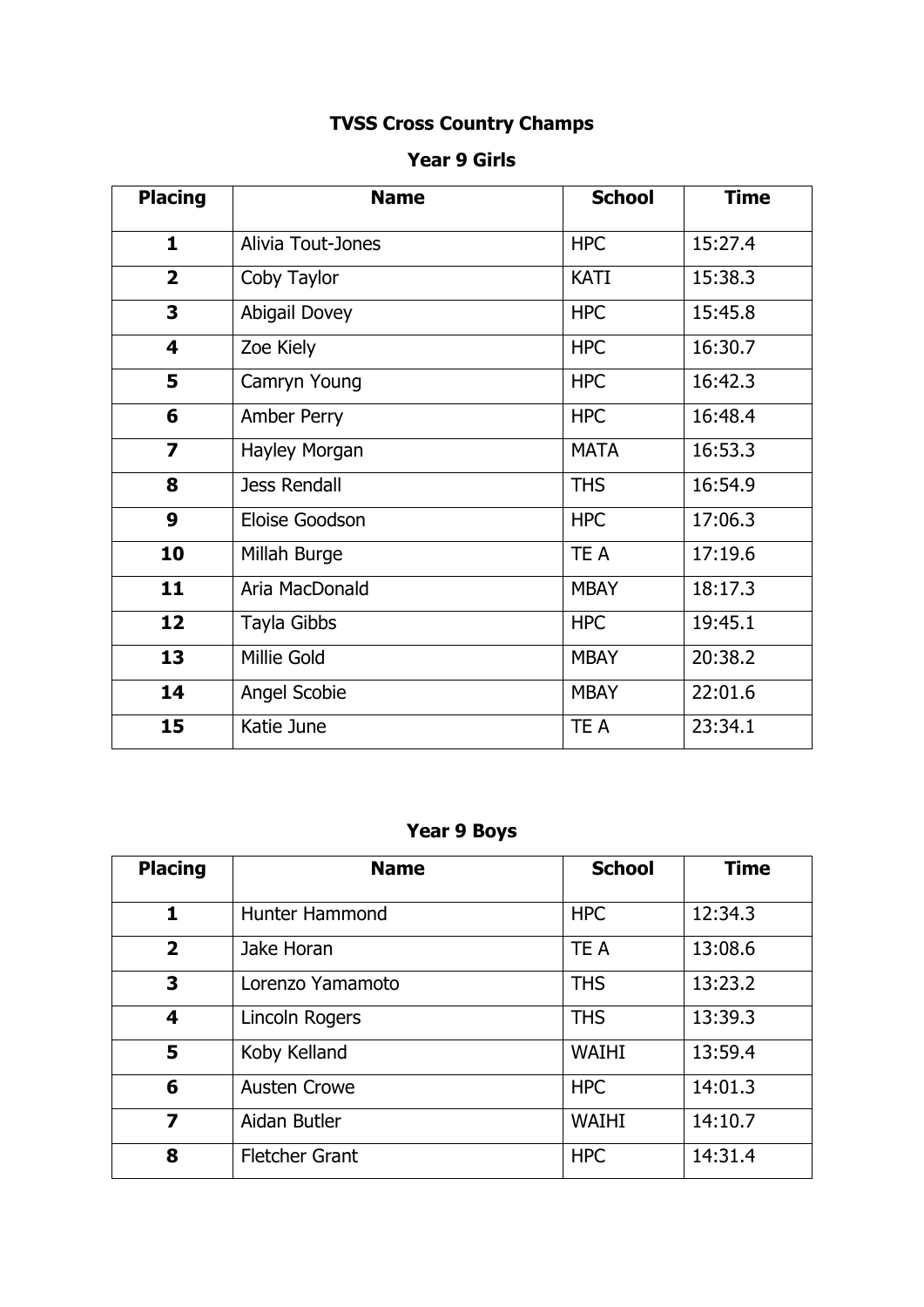| 9               | <b>Cameron Churchill</b> | <b>HPC</b>   | 14:38.5 |
|-----------------|--------------------------|--------------|---------|
| 10              | Anaru Ormsby             | <b>HPC</b>   | 15:02.3 |
| 11              | Koby Phillips            | <b>WAIHI</b> | 15:04.0 |
| 12              | Lucas Hill               | <b>MATA</b>  | 15:12.7 |
| 13              | Calan Diprose            | TE A         | 15:24.0 |
| 14              | Reuben Williamson        | <b>HPC</b>   | 15:35.0 |
| 15              | James Wootton            | <b>HPC</b>   | 15:35.4 |
| 16              | Felix Burri              | TE A         | 15:49.9 |
| 17 <sup>2</sup> | Patrick Keenan           | <b>MATA</b>  | 16:00.3 |
| 18              | <b>Oscar McGregor</b>    | <b>MBAY</b>  | 16:08.9 |
| 19              | Reihana Watson           | <b>HPC</b>   | 16:10.6 |
| 20              | Koewyn Nikora            | <b>MATA</b>  | 16:26.0 |
| 21              | <b>Hamish Patterson</b>  | <b>HPC</b>   |         |
| 22              | Ngaru Hinds              | <b>MBAY</b>  |         |
| 23              | Zac Greenfield           | <b>MBAY</b>  |         |
| 24              | <b>Anson Waru</b>        | <b>MATA</b>  |         |
| 25              | <b>Richard Clothier</b>  | <b>MATA</b>  |         |

### **U16 Girls**

| <b>Placing</b>          | <b>Name</b>          | <b>School</b>   | <b>Time</b> |
|-------------------------|----------------------|-----------------|-------------|
| $\mathbf{1}$            | Jessica Bray         | <b>TE AROHA</b> | 14:10.8     |
| $\overline{2}$          | Leah Jacobsen        | <b>MATA</b>     | 14:59.4     |
| 3                       | Hannah Lawrence      | <b>THS</b>      | 15:20.6     |
| 4                       | <b>Holly Timmins</b> | <b>HPC</b>      | 15:34.7     |
| 5                       | Ellie Johnston       | <b>THS</b>      | 15:41.3     |
| 6                       | Tayla Frith          | <b>KATI</b>     | 15:47.0     |
| $\overline{\mathbf{z}}$ | Zoe Winter           | <b>HPC</b>      | 16:13.5     |
| 8                       | <b>Kizzy Samson</b>  | <b>MBAY</b>     | 16:45.8     |
| 9                       | Georgia McTaggart    | <b>HPC</b>      | 16:53.1     |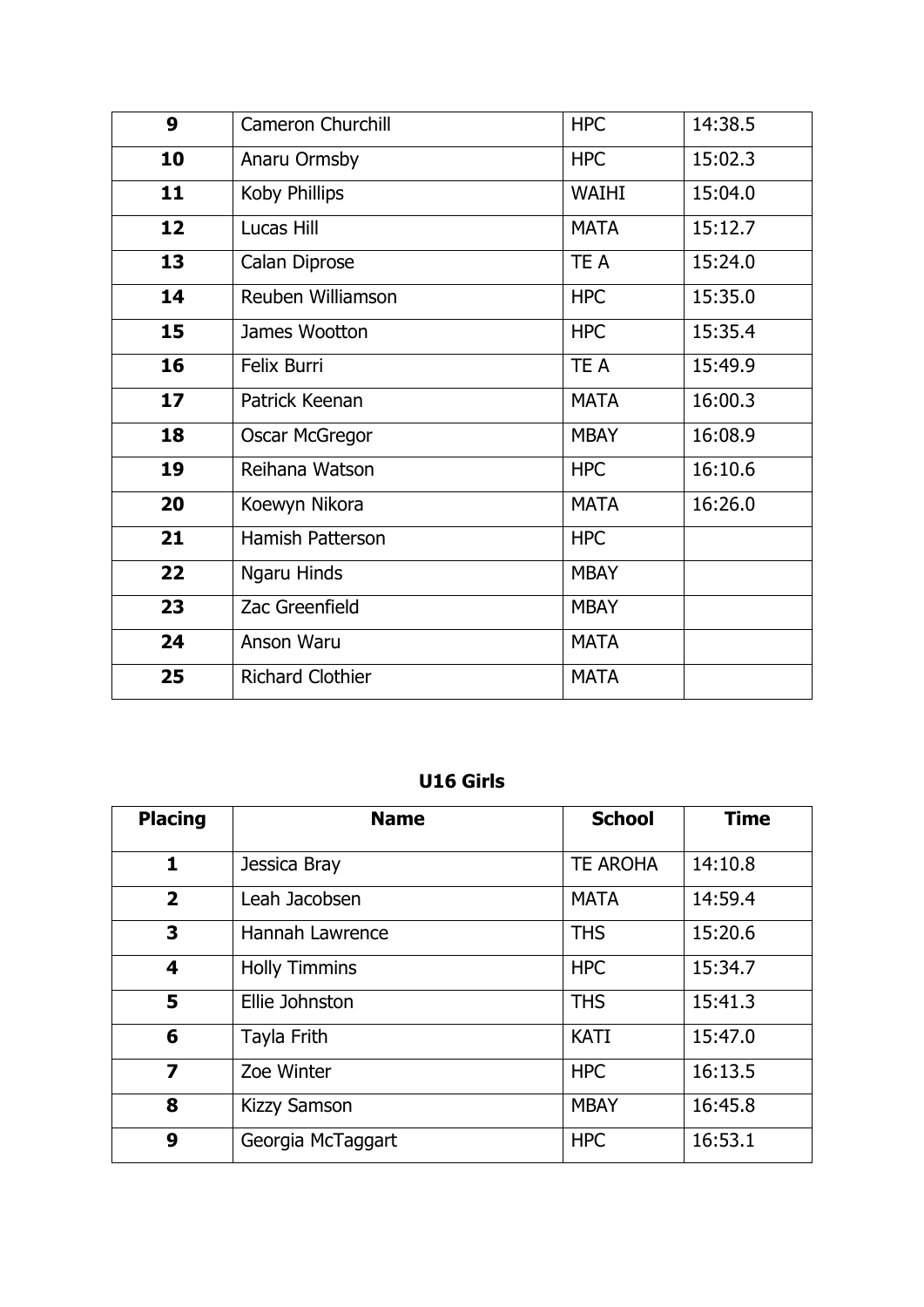| 10 | Savanna McBain      | <b>PAEROA</b> | 17:21.8 |
|----|---------------------|---------------|---------|
| 11 | Sienna Reader       | <b>MBAY</b>   | 17:34.1 |
| 12 | Ella Tyrrell-Baxter | <b>THS</b>    | 17:59.5 |
| 13 | Hannah Syme         | TE A          | 17:59.9 |
| 14 | Kaia Van Doorn      | <b>HPC</b>    | 18:30.0 |
| 15 | Shandri Barnard     | <b>HPC</b>    | 18:30.6 |
| 16 | Bella Dye           | <b>MATA</b>   | 18:40.1 |
| 17 | <b>Ruby Green</b>   | <b>HPC</b>    | 19:02.7 |
| 18 | Isabella Dryland    | <b>PAEROA</b> | 19:05.0 |
| 19 | Miah Harper         | <b>KATI</b>   | 19:55.9 |
| 20 | Nea Stokman         | <b>HPC</b>    |         |

# **U16 Boys**

| <b>Placing</b>          | <b>Name</b>             | <b>School</b> | <b>Time</b> |
|-------------------------|-------------------------|---------------|-------------|
| $\mathbf{1}$            | <b>Austin Court</b>     | <b>THS</b>    | 18:16.8     |
| $\overline{2}$          | Reuben Smith            | <b>HPC</b>    | 18:25.0     |
| 3                       | Gursimran Singh         | <b>HPC</b>    | 18:34.4     |
| 4                       | Jamie Kennedy           | <b>HPC</b>    | 19:57.9     |
| 5                       | Jackson Smith           | <b>HPC</b>    | 19:59.6     |
| 6                       | Loki Goudswaard         | <b>MATA</b>   | 20:08.4     |
| $\overline{\mathbf{z}}$ | Cooper Morrison         | <b>PAEROA</b> | 20:27.2     |
| 8                       | <b>Blake McLaren</b>    | <b>MATA</b>   | 21:13.5     |
| 9                       | Harvey Allen            | <b>HPC</b>    | 21:28.9     |
| 10                      | Isaiah Johnston         | <b>MBAY</b>   | 21:31.8     |
| 11                      | Luke McGrath            | <b>MBAY</b>   | 22:19.8     |
| 12                      | Connor Woolford         | <b>HPC</b>    | 22:22.1     |
| 13                      | Fletcher Wilkinson      | <b>HPC</b>    | 22:23.1     |
| 14                      | Cayden de Graaf         | <b>HPC</b>    | 22:59.3     |
| 15                      | <b>William Brewster</b> | <b>HPC</b>    | 23:00.6     |
| 16                      | Joshua Bruce            | <b>MBAY</b>   | 23:22.6     |